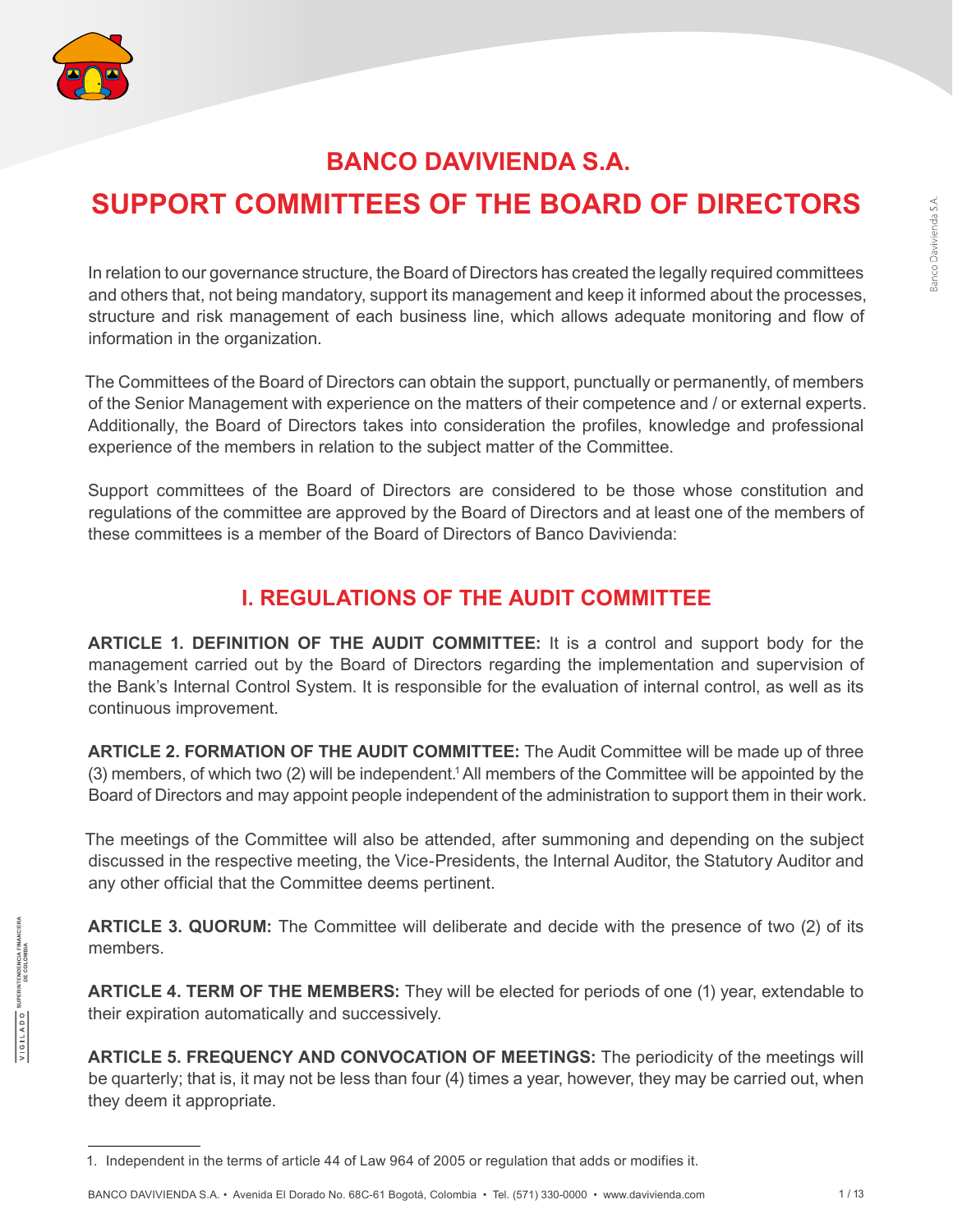

The ordinary and extraordinary meetings will be called by the Entity's Legal Department, the first within the first 15 days of each year and the second with no less than five (5) business days in advance. The call will indicate the proposed agenda for each meeting.

When the administration considers it necessary to send information prior to the meeting, it will be sent at least two (2) days in advance.

The call and information prior to the meeting will be sent by email or by magnetic medium, if necessary.

**ARTICLE 6. REMUNERATION OF THE AUDIT COMMITTEE:** Attendance to the Committee will be remunerated through fees for the case of the members of the Board of Directors. The amounts established for its members will be those established by the Board of Directors of Banco Davivienda and will be coordinated by the Legal Vice Presidency.

**ARTICLE 7. FUNCTIONS:** The Audit Committee will have the following functions:

- a. Propose for the approval of the Board of Directors the structure, procedures and methodologies necessary for the operation of the Internal Control System.
- b. Present to the Board of Directors the proposals related to the responsibilities, attributions and limits assigned to the different positions and areas regarding the administration of the Internal Control System, including risk management.
- c. Evaluate and supervise the structure of the Internal Control System, in such a way that it can be established whether the designed procedures reasonably protect the Bank's assets, as well as those of third parties that it administers or custody, and if there are controls to verify that transactions are being adequately authorized and registered.
- d. Inform the Board of Directors about non-compliance with the obligation of administrators to supply the information required by the control bodies to carry out their functions.
- e. Supervise the functions and activities of the Internal Audit, in order to determine the independence and objectivity in relation to the activities it audits, determine the existence of limitations that prevent its adequate performance and verify whether the scope of its work satisfies the control needs .
- f. Ensure that the preparation, presentation and disclosure of financial information is in accordance with the provisions of the applicable regulations, verifying that the necessary controls exist.
- g. Propose to the Board of Directors programs and controls to prevent, detect and respond appropriately to the risks of fraud and misconduct. The committee shall evaluate the effectiveness of said programs and controls.
- h. Evaluate the internal control reports carried out by the Internal Auditor and verify that the administration responds to the suggestions and recommendations presented.
- i. Monitor the levels of risk exposure, its implications for the entity and the measures adopted for its control or mitigation, at least every six (6) months, or more frequently if appropriate, and present to the Board Directive a report on the most important aspects of the management carried out.
- j. Monitor compliance with the instructions given by the Board of Directors, in relation to the Internal Control System.
- k. Study the financial statements and prepare the corresponding report to be submitted to the Board of Directors for consideration, based on the evaluation not only of the corresponding projects, with their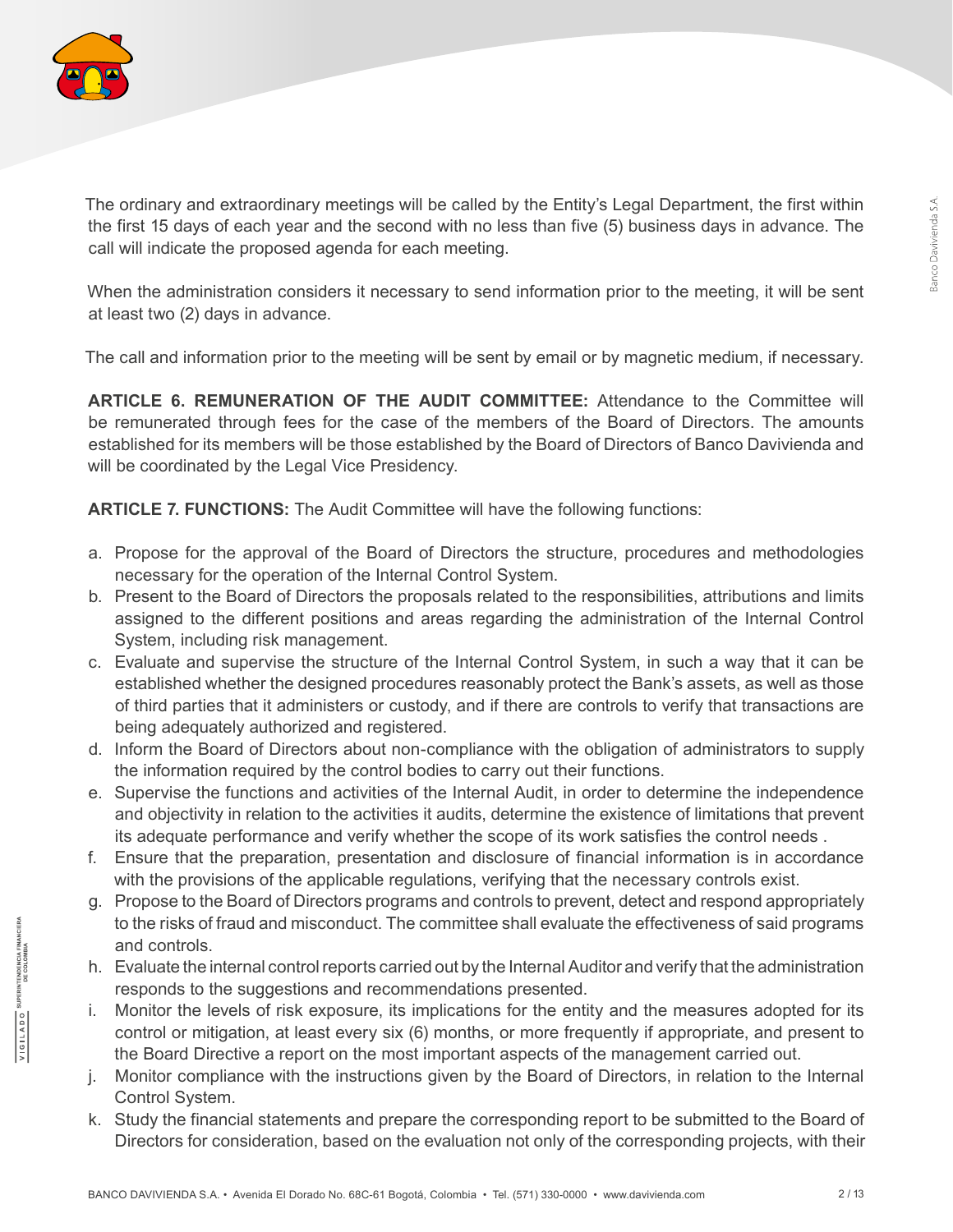

notes, but also of the opinions, observations of the control entities, results of the evaluations carried out by the competent committees and other documents related to them.

- l. Analyze the operation of information systems, their reliability and integrity for decision making.
- m. Submit to the General Assembly of Shareholders, through the Board of Directors, the proposals of the applicants to the Statutory Auditor, after verification of compliance with the legal requirements established for the exercise of the position and the needs of the Bank
- n. Request to whom it corresponds, the reports that it considers advisable for the adequate fulfillment of its functions.
- o. Prepare the report referred to in article 9 of these regulations.
- p. The others legally established or set by the Board of Directors.

**ARTICLE 8. MINUTES OF THE COMMITTEE:** The decisions and actions of the Committee will be recorded in the minutes, which must also indicate the way in which the members, attendees and the votes cast in each case have been summoned.

The minutes must be approved by the Committee, or by the persons designated at the meeting for that purpose, and must be signed by the President and Secretary of the same body.

The documents known by the Committee that support its decisions will form an integral part of the minutes and will be presented as an annex to the same, said annexes will be properly identified and numbered.

**ARTICLE 9. REPORTS:** The Committee will prepare the report that the Board of Directors will present to the highest corporate body regarding the operation of the Internal Control System, which will include:

- a. The general policies established for the implementation of the Internal Control System.
- b. The process of use for the review of the effectiveness of the Internal Control System, with express mention of the aspects related to risk management.
- c. The most relevant activities developed by the Committee.
- d. The material deficiencies detected, the recommendations made and the measures taken.
- e. The observations made by the supervisory bodies and the sanctions imposed.
- f. The evaluation of the work carried out by the Internal Audit Department, the scope of the work carried out, the independence of the function and the resources assigned to it.

**ARTICLE 10. MODIFICATIONS TO THE REGULATIONS:** The Board of Directors, in use of its powers, may at any time and during its ordinary or extraordinary meetings, introduce the modifications it deems pertinent to these regulations.

**ARTICLE 11. SECRETARY OF THE COMMITTEE:** The Audit Committee will have a secretary, who will be in charge of preparing and keeping the file of the Committee's minutes, in accordance with the provisions of article 8.

The members of the Committee may appoint the person who will act as Secretary for that date at each of the meetings.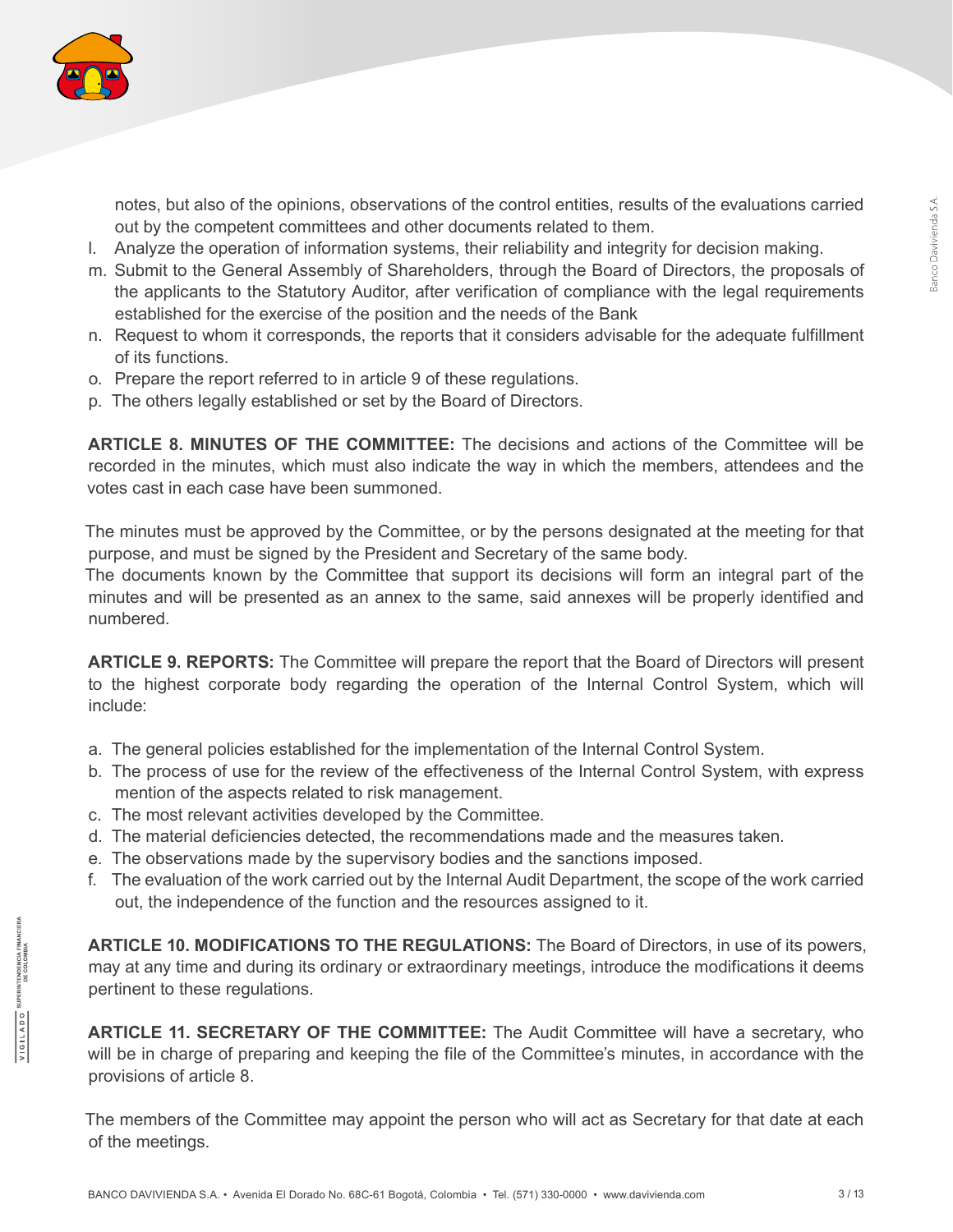

# **II. REGULATIONS OF THE CORPORATE RISK COMMITTEE**

The Comprehensive Risk Management of the Bank and its Subsidiaries is governed by the principles and policies of Grupo Empresarial Bolívar, respecting, in any case, the legal and / or regulatory framework that governs each company. Said Comprehensive Risk Management (ERM) is based on a governance structure whose objective is to ensure the achievement of strategic objectives, on a basis of risk management, administration and control, which support business growth and the use of opportunities. The efforts of the Bank's Executive Vice Presidency of Risk and the Vice Presidency of Investment Risk of the Bolívar Group have the mission of ensuring compliance with the strategy and control of associated risks.

Additionally, the Board of Directors has defined a set of risk principles and policies that clearly delimit the risk levels of the Bank and its Subsidiaries. Likewise, the levels of authority and those responsible for risk management have been identified.

The Board of Directors is the highest risk management management and control body, which in turn is supported by Senior Management with a Corporate Risk Committee, with the support of the Credit, Financial, Operational, SARLAFT and Credit Risk Committees. those that fulfill similar functions in the subsidiaries both nationally and abroad, which integrates in their assessment and control in all dimensions of risks identified in the organization.

The objective, functions and other guidelines to be followed by the Corporate Risk Committee are described below, without prejudice to other provisions indicated by current regulations.

**ARTICLE 1. OBJECTIVE OF THE CORPORATE RISK COMMITTEE:** It is a support body of the Board of Directors, in charge of ensuring the operation of the corporate risk management system (Enterprise Risk Management - ERM) of Banco Davivienda, Subsidiaries and its Miami Branch:

**ARTICLE 2. COMPOSITION OF THE COMMITTEE:** The Corporate Risk Committee will be made up of three (3) members of the Board of Directors, who will participate in the ordinary and extraordinary sessions that may take place:

Each member will be responsible for complying with the obligations that correspond to him under this manual and the applicable regulations.

The Committee will elect one of the members as its president.

**ARTICLE 2.1 GUESTS:** The Committee will have four (4) permanent guests who will participate in the ordinary and extraordinary sessions that take place, and is made up of the following Senior Management officials:

#### **Position**

 $\frac{\sqrt{1 \text{ G L A D O}}}{\sqrt{1 \text{ G L B A D O}}}\frac{\text{SupERINTERDENOLA FINANCIER}}{\text{DE COLOMBIA}}$ 

- President
- Executive Vice President of Risk
- Vice President of Investment Risk of Grupo Bolívar
- International Executive Vice President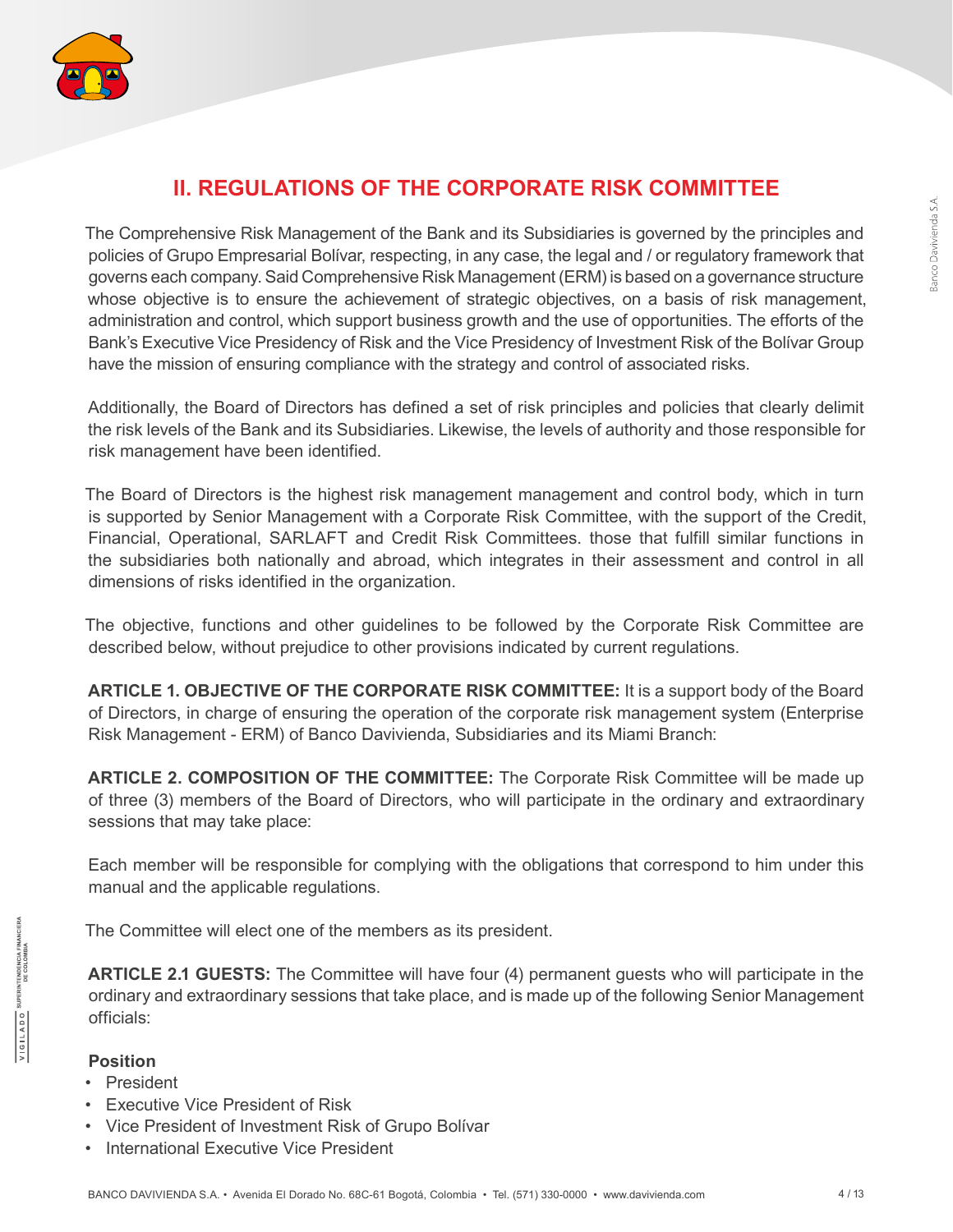

SUPERINTENDENCIA FINANCIER.<br>DE COLOMBIA

OUVILOIN

**ARTICLE 3. QUALITY OF MEMBERS:** The members of the Committee must have sufficient experience in risk management issues, which allows them to make decisions according to the complexity of the business.

At least one of the members must have experience in identifying, analyzing and managing risks of companies with complex or extensive financial structures.

**ARTICLE 4. QUORUM:** The Committee will deliberate and decide with the minimum attendance of two (2) of its members of the Board of Directors.

**ARTICLE 5. SESSIONS:** The Committee will meet four (4) times a year on the calendar. However, said Committee may meet when any of its members deem it appropriate.

**ARTICLE 6. CALL:** The call to ordinary meetings will be carried out by the Executive Vice President of Risk or the Vice President of Investment Risk of Grupo Bolívar, by email, no less than (5) days in advance. In said call, the proposed agenda for the meeting will be indicated.

**ARTICLE 7. REMUNERATION OF THE CORPORATE RISK COMMITTEE:** Attendance to the Committee will be remunerated through fees for the case of the members of the Board of Directors. The amounts established for its members will be those established by the Board of Directors of Banco Davivienda.

**ARTICLE 8. EXTRAORDINARY MEETINGS:** Additionally, when required, extraordinary meetings may be held, by means of a call that may be made by any of the members, via email:

**ARTICLE 9. FUNCTIONS:** The Corporate Risk Committee will have the following powers:

- a. Evaluate the harmonious operation of the different risk admiration systems, as well as the comprehensive risk profile of the organization.
- b. Ensure that the organization's risk levels are within the established risk appetites and have the required capital adequacy.
- c. Propose the risk appetite framework to be approved by the Board of Directors.
- d. Ensure that a critical position management process is in place.
- e. Ensure the strengthening of the risk culture in Banco Davivienda, Subsidiaries and its branch in Miami.
- f. Review and evaluate the relevant points of risk management dealt with in the "Miami Risk and Management Committee".

**ARTICLE 10. REPORT STRUCTURE:** The preparation of the reports that are presented to the Corporate Risk Committee and the report that is brought to the Board of Directors as a result of the Committee, will be carried out taking into account the structure described below: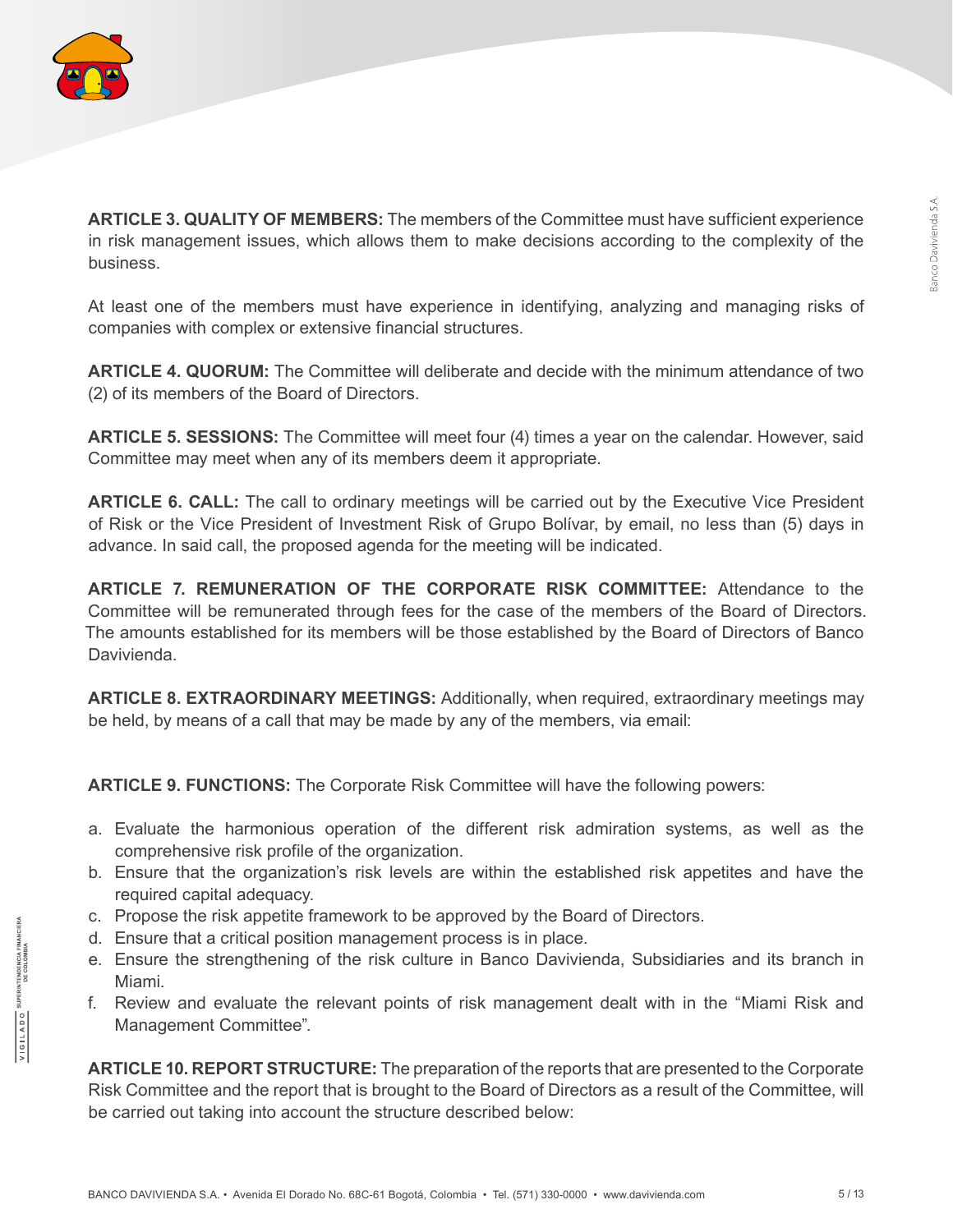

 $\overline{A \cup B} = \overline{B \cup B}$ 

| <b>BOARD OF DIRECTORS</b>           |
|-------------------------------------|
| <b>Comprehensive Risk Report</b>    |
| <b>Semiannual Evaluation Report</b> |
|                                     |
|                                     |
|                                     |
|                                     |
|                                     |

The Secretary of the Committee will consolidate the reports that are presented to the Committee, and will prepare the report that the Committee presents to the Board of Directors.

**ARTICLE 11. MINUTES:** The decisions of the Committee shall be recorded in minutes. The preparation and custody of the minutes will be in charge of the Secretary of the Committee. In this document the conclusions, agreements, activities, pending matters will be summarized and the definitions made in the ordinary and extraordinary sessions will be described.

Said minutes will be signed by the President and the Secretary of the Committee.

The Committee's decisions must be known exclusively by: i) authorized officials who are part of the risk departments; ii) control bodies and competent authorities and iii) authorized officials of the business units involved.

The Secretary of the Committee will monitor the execution of agreements, activities, proposals and implementations, and will periodically report to the members of the Corporate Risk Committee about their status.

**ARTICLE 12. CONFLICTS OF INTEREST:** The members and / or officers who have, or identify that they are facing a possible conflict of interest with respect to matters dealt with in the Corporate Risk Committee, must report it and refrain from participating in the deliberation and decision.

# **III. REGULATIONS OF THE CORPORATE GOVERNANCE AND SUSTAINABILITY COMMITTEE**

### **GENERAL FEATURES**

Banco Davivienda SA has defined and prioritized the issues that allow us to develop our strategy in matters of corporate governance and sustainability, voluntarily adopting good practices in corporate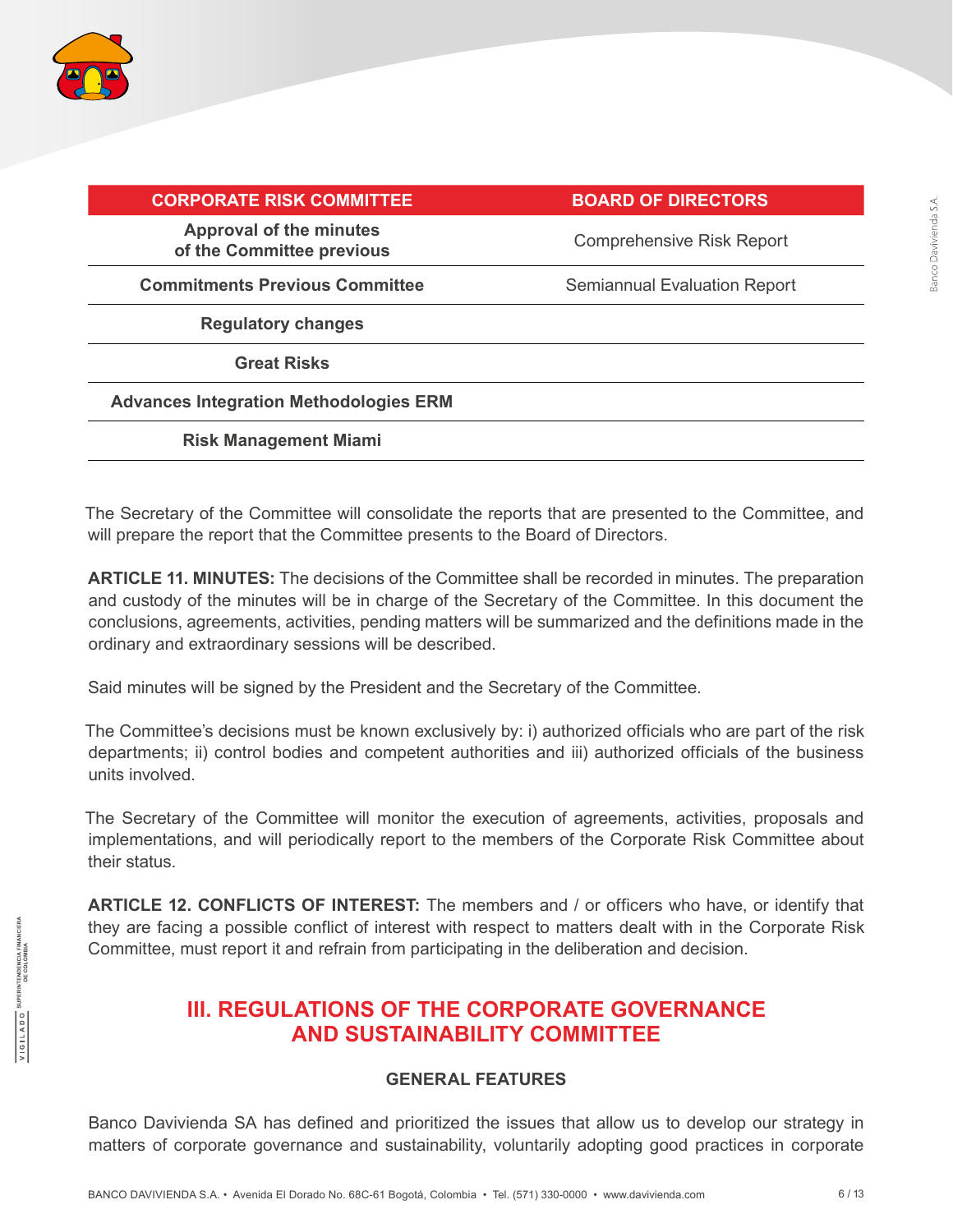

governance in accordance with the provisions of the Code of Best Corporate Practices - Country Code and accepting standards international organizations, such as the Dow Jones Sustainability Index (DJSI) for the management of its sustainability strategy.

Due to the foregoing and in development of its legal and statutory powers, the Board of Directors of Banco Davivienda approved these operating regulations of the Corporate Governance and Sustainability Committee, which allows the consolidation of supervision and compliance in a single governing body. of the standards in matters of Corporate Governance and Sustainability. These regulations shall regulate, among other matters, its composition and guests to the meetings, the powers and responsibilities of the Committee and its operating rules.

**ARTICLE 1. DEFINITION OF THE CORPORATE GOVERNANCE AND SUSTAINABILITY COMMITTEE:** It is a support committee for the Board of Directors whose objective is the supervision, review and implementation of policies, guidelines and procedures regarding good practices in Corporate Governance and sustainability standards, in accordance with national measures (Code of Best Corporate Practices - Country Code) international (Dow Jones Questionnaire) and voluntary agreements<sup>2</sup> which will be proposed to the Board of Directors for approval.

# **STRUCTURE AND FUNCTIONING**

**ARTICLE 2. CONFORMATION OF THE COMMITTEE:** The Corporate Governance and Sustainability Committee will be made up of five (05) permanent members, namely:

- i) Member of the Board of Directors
- ii) President of the Bank
- iii) Executive Vice President of Risks
- iv) Executive Vice President of Retail and Market Banking
- v) Legal Vice President

The meetings of the committee may also attend as guests, prior appointment and according to the topic to be discussed in the respective meeting, the Vice Presidents, Directors, especially the Director of Social Responsibility and Public Relations, permanent guest, and other collaborators that the Committee deems appropriate, as well as the heads of the areas involved in matters related to this Committee.

**ARTICLE 3. QUORUM AND DECIDING MAJORITIES:** The Corporate Governance and Sustainability Committee.

It will meet with a plural number of members. The Committee will deliberate and decide with the presence of 3 of its permanent members.

<sup>2.</sup> Voluntary agreements are understood to be those in which both parties are voluntarily linked to the fulfillment of common objectives in terms of sustainability between the competent entity and the organization.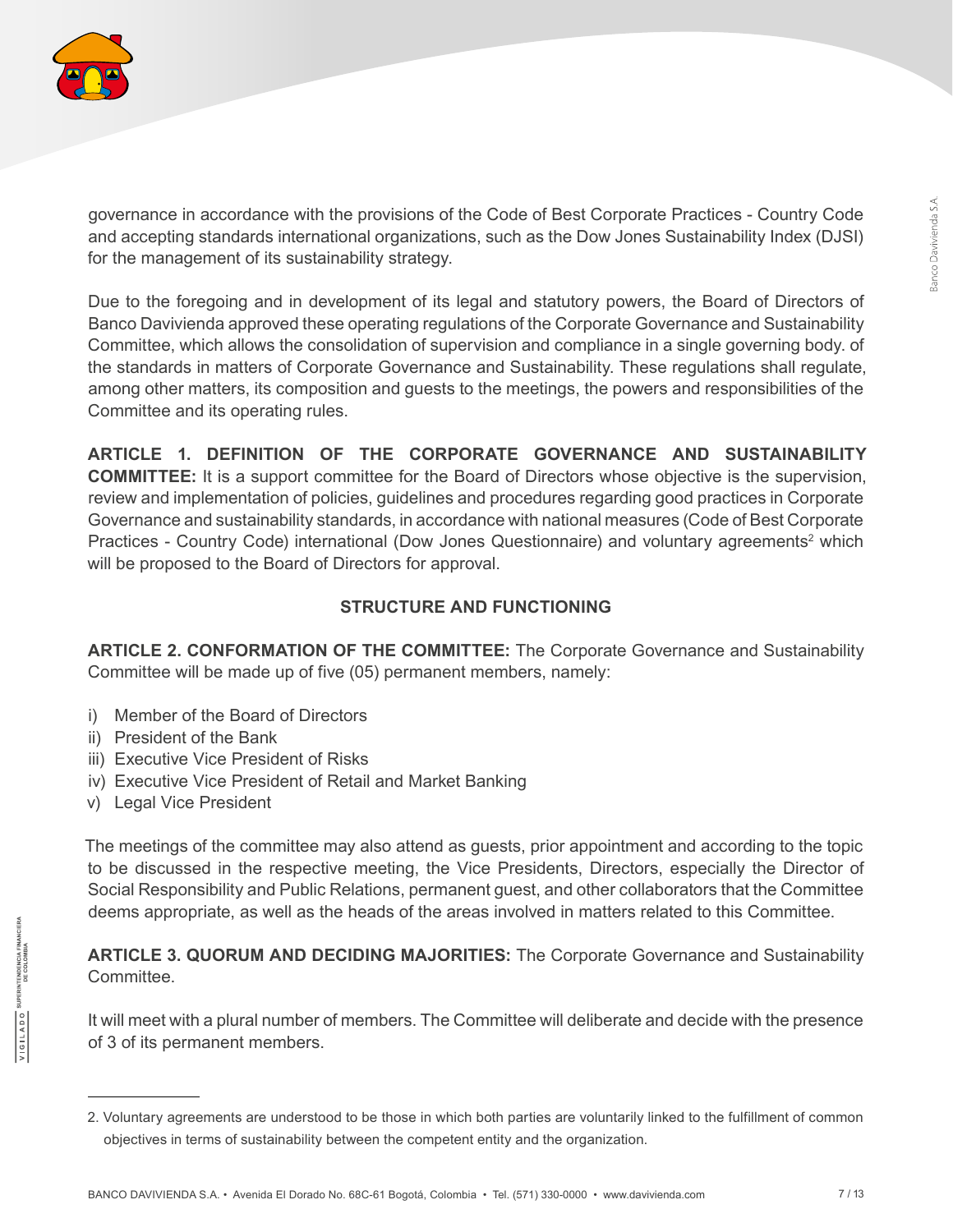

**ARTICLE 4. MEMBERSHIP TERM:** The members of the Committee elected by the Board of Directors will have a period of one (1) year, counted from the date of their appointment in the respective Board session. This period may be automatically and successively extended upon expiration.

**ARTICLE 5. PERIODICITY AND CONVOCATION OF MEETINGS:** The Committee will meet quarterly and may meet in an extraordinary manner when any of its members or when the Corporate Affairs Directorate of the Legal Vice Presidency or the Social Responsibility and Public Relations Directorate deems it appropriate.

The convening of the meetings will be in charge of the Corporate Affairs Directorate of the Legal Vice Presidency. The ordinary meetings will be called five (5) calendar days before the meeting is held and the extraordinary meetings will be called two (2) business days before the meeting. The call will indicate the proposed agenda for each meeting.

The call and information prior to the meeting will be sent by email or by magnetic medium, if necessary.

**ARTICLE 6. COMMITTEE MINUTES:**The Secretary of the Committee who will prepare a minute of each meeting held by the Committee, indicating the date, time, place of meeting and the topics discussed.

The minutes will be signed by the president and secretary, unless the Committee designates other people to sign the minutes. When the Committee makes reports, they will be an integral part of the respective minutes of the Committee.

**ARTICLE 7. PRESIDENCY OF THE CORPORATE GOVERNANCE AND SUSTAINABILITY COMMITTEE:** The President of the Corporate Governance and Sustainability Committee will be the member of the Board of Directors who is a permanent member of the committee, in case of absence the member determined by the committee will act as President.

### **ARTICLE 8. SECRETARY OF THE CORPORATE GOVERNANCE AND SUSTAINABILITY COMMIT-**

**TEE:** The Corporate Governance and Sustainability Committee will have a Secretary who will be the Legal Vice President. However, the members of the Committee may appoint at the meetings the person who will act as Secretary for that specific date, if the Legal Vice President is not present. The Secretary of the Committee shall have the following functions:

- 8.1. Prepare and publicize the schedule of the Committee meetings, according to what the Committee itself decides.
- 8.2. Confirm attendance at meetings.
- 8.3. Cite the people who do not make up the Committee and who are invited by it.
- 8.4. Prepare and keep the file of the Committee meetings, taking into account the time, place, attendance, functions performed by the Committee during the meeting and pending issues for the next meeting.
- 8.5. Keep the members of the Committee informed about the regulations issued on the subject.

**ARTICLE 9. REMUNERATION OF THE CORPORATE GOVERNANCE AND SUSTAINABILITY COMMITTEE:** Attendance to the Corporate Governance and Sustainability Committee will be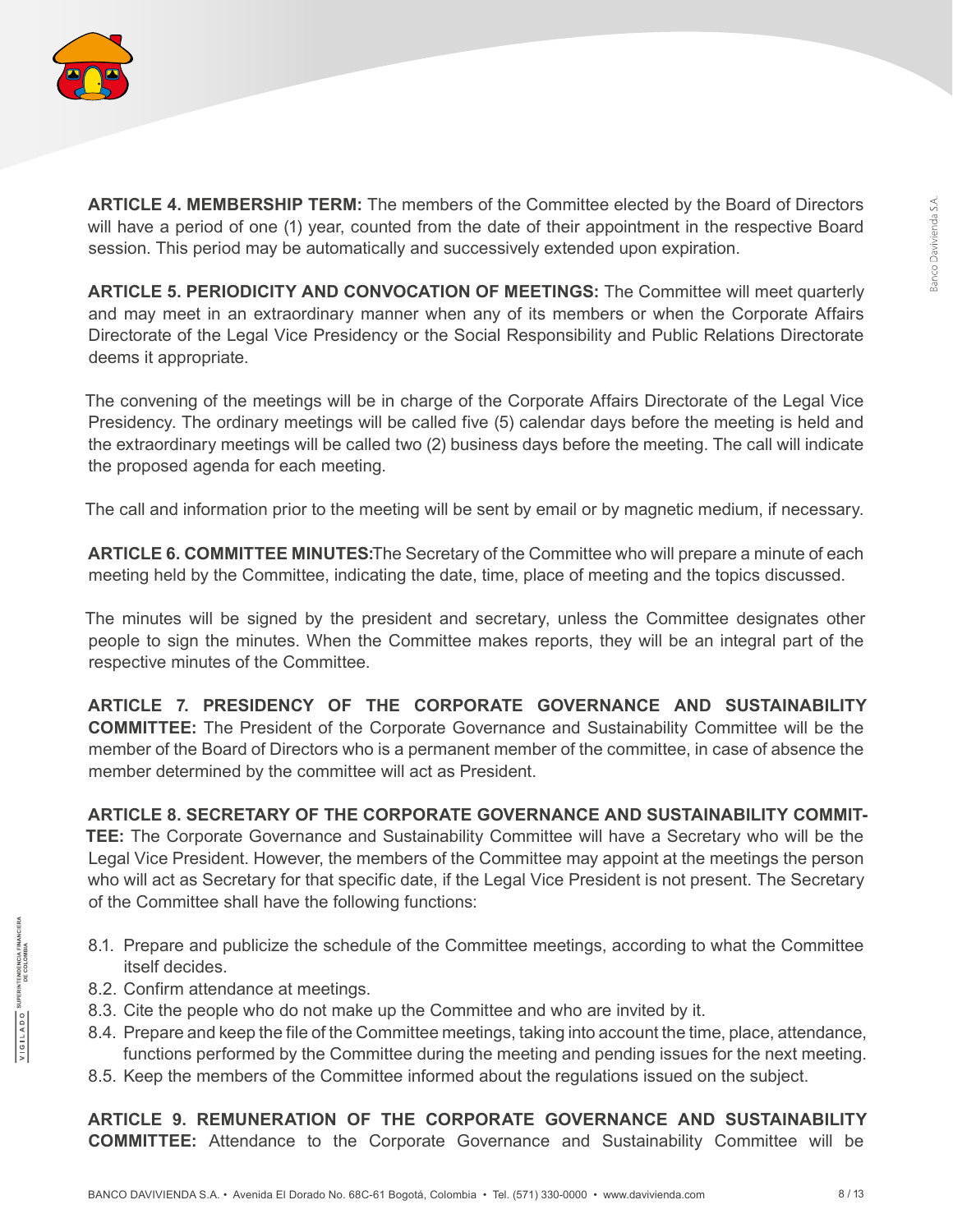

SUPERINTENDENCIA FINAI<br>DE COLOMBIA

OQVIDUA

remunerated through fees for the members of the Board of Directors. The amounts established for its members will be those established by the Board of Directors of Banco Davivienda.

# **FUNCTIONS OF THE CORPORATE GOVERNANCE AND SUSTAINABILITY COMMITTEE**

# **ARTICLE 10. FUNCTIONS IN MATTERS OF CORPORATE GOVERNANCE:**

- 10.1. Encourage shareholders and the market in general to have complete, truthful and timely access to the issuer's information that must be disclosed.
- 10.2. Report on the activities carried out by the Audit Committee.
- 10.3. Review and evaluate the way in which the Board of Directors fulfilled its duties during the period.
- 10.4. Monitor the negotiations carried out by members of the Board with shares issued by the company or by other companies of the same group, which represent at least five percent (5%) of the total shares of the company in which it owns the actions.
- 10.5. Supervise compliance with the remuneration policy for administrators.
- 10.6. Analyze, prior to the General Shareholders' Meeting, the possible candidates to be integrated that are nominated by the shareholders in accordance with the procedure established in the Succession and Selection Policy of the Board of Directors.
- 10.7. Know the actions related to conducts of the members of the Board of Directors of the Company that may be contrary to the provisions of the Bylaws, the Regulations of the Board of Directors and other internal regulations, of which it will be informed, when in judgment of the Committee if necessary.
- 10.8. Review that the company's Corporate Governance practices, business and administrative conduct and behavior, comply with the provisions of the Corporate Governance Code and other internal and regulatory standards.
- 10.9. As a result of its annual management and its activities in the area of Corporate Governance, the Committee will prepare the annual report on Corporate Governance, which must be presented to the Board of Directors and subsequently to the General Assembly of Shareholders.
- 10.10. Other functions assigned by Senior Management or the Board of Directors.

# **ARTICLE 11. FUNCTIONS IN MATTERS OF SUSTAINABILITY:**

- 11.1. Ensure compliance and execution of the sustainability strategy, as well as the implementation of good practices on this matter in the Bank and its national and international subsidiaries.
- 11.2. Monitor progress in the management of the sustainability strategy, which includes the review of the sustainability report, which must be approved by the Board of Directors before it is presented to the General Shareholders' Meeting.
- 11.3. Ensure the Bank's participation in initiatives, international benchmarks or commitments in sustainability matters, to which the organization avails itself.
- 11.4. Ensure the positioning, relationships and corporate image of the Bank, through good practices in matters of sustainability and social responsibility.
- 11.5. Any other functions assigned by Senior Management or the Board of Directors.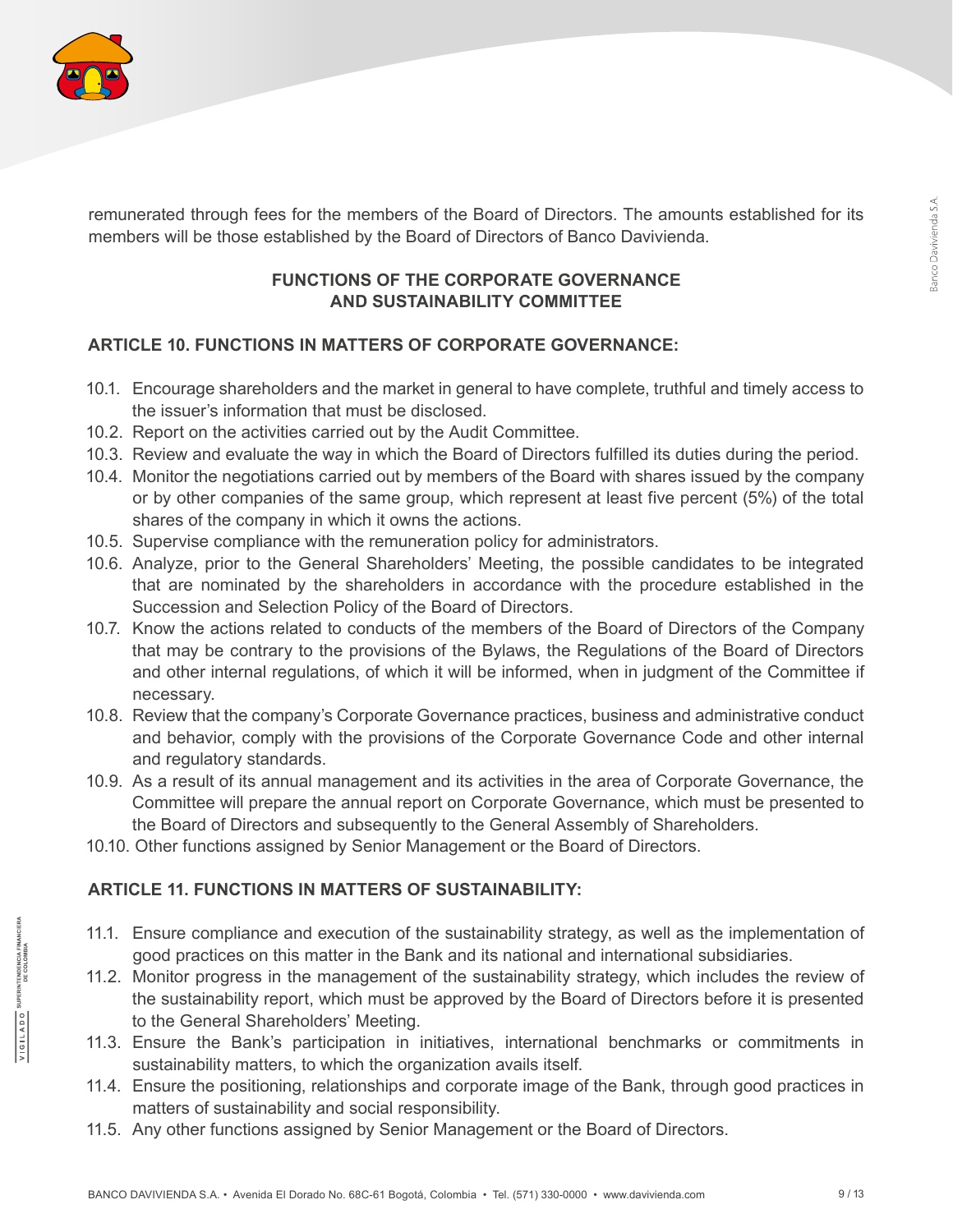$\frac{\sqrt{1 \text{ G L L A D O}}}{}$ 

#### **FINAL PROVISIONS**

ARTICLE 12. APPROVAL: These Regulations will be approved by the Board of Directors of Banco Davivienda.

**ARTICLE 13. APPLICATION AND VALIDITY:** This Regulation, which is part of the Corporate Governance System of Banco Davivienda., Will enter into force and will be applicable once approved in the respective Board session, from the next meeting held by the Corporate Governance and Sustainability Committee, to which the Committee Secretary will deliver a copy to each of its members that will contain the final text approved by the Board.

**ARTICLE 14. MODIFICATIONS TO THE REGULATIONS:** The Board of Directors, in use of its powers, may at any time and during its ordinary or extraordinary meetings, introduce the modifications it deems pertinent to these regulations.

# **IV. REGULATIONS OF THE COMPLIANCE COMMITTEE**

It is a decision-making and support body for the management carried out by the Board of Directors in terms of supervision and monitoring of the Entity's compliance program. Its main attribution is to support the management of this regarding the implementation, supervision and monitoring of the compliance program regarding the prevention of Money Laundering and Terrorism Financing.

**ARTICLE 1. PURPOSE:** This regulation establishes the parameters of conformation, operation and deliberation of the Compliance Committee, with the purpose of regulating its role and operation.

**ARTICLE 2. SCOPE OF APPLICATION:** These regulations apply to the Compliance Committee of Banco Davivienda.

**ARTICLE 3. NATURE AND POWERS OF THE COMPLIANCE COMMITTEE:** The Compliance Committee is a body dependent on the Board of Directors of Banco Davivienda, whose main function is to support its management regarding the implementation, supervision and monitoring of the entity's compliance program.

Reason for which it has the power to make decisions regarding the corrective measures and measures necessary for the optimal operation and continuous improvement of the program, which are subsequently ratified by the Board of Directors.

**ARTICLE 4. OBJECTIVE OF THE COMMITTEE:** The Compliance Committee aims to support the administration bodies in charge of and responsible for the management of Prevention and Control of Money Laundering and Terrorism Financing, in the execution of the compliance program, in relation to policies, processes, controls and corrective measures.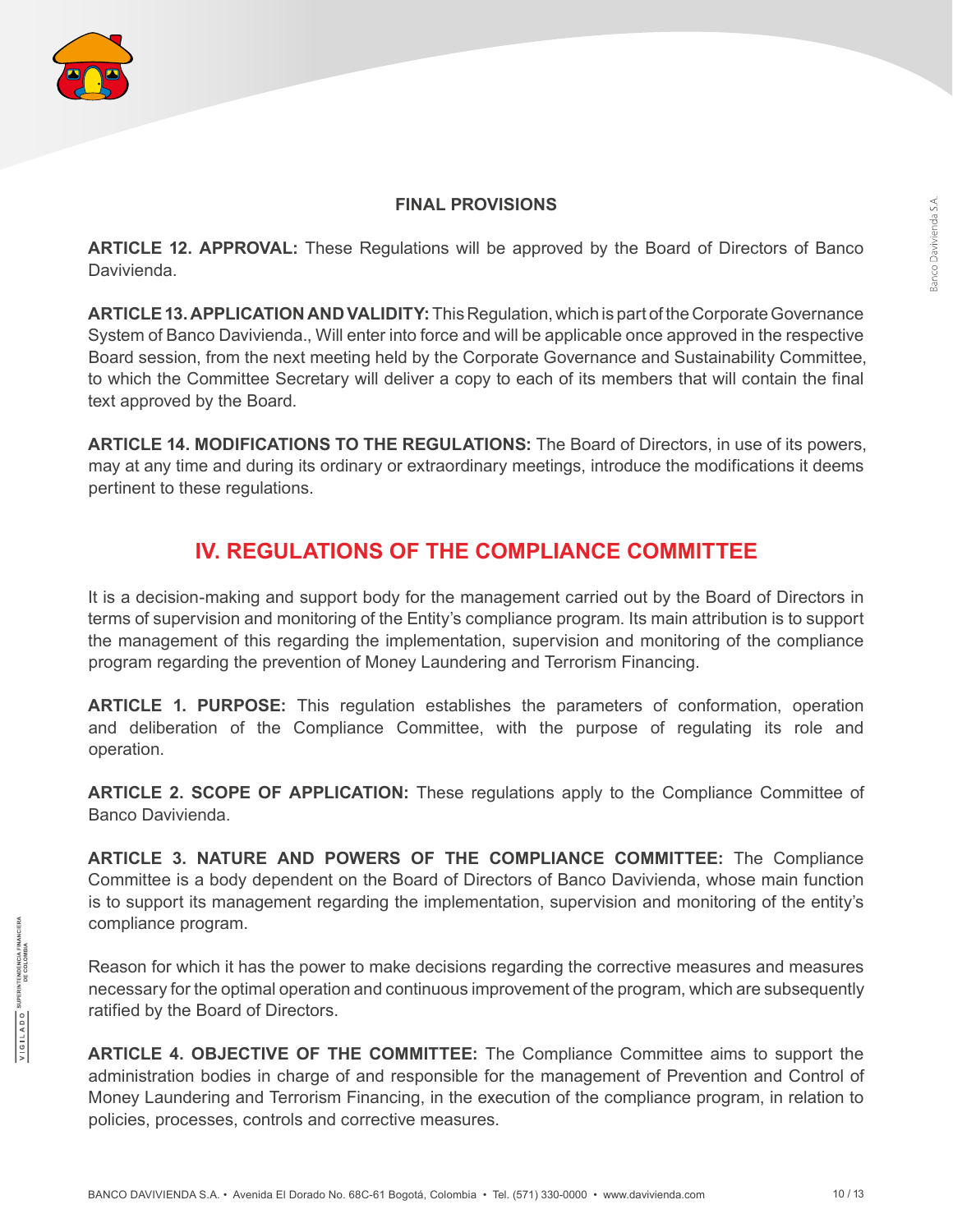

### **TITLE I COMMITTEE FUNCTIONS**

**ARTICLE 5. FUNCTIONS:** The Compliance Committee will have the following powers:

- a. Support the evaluation of the work carried out by the different areas of the Bank regarding the procedure of knowledge, linking and updating of Customer data.
- b. Support the monitoring of the execution of the compliance program through the analysis of the reports presented to the committee by the Compliance Officer. Support in the preparation of instructions related to the correction of the flaws detected in the processes of the different areas of the Bank on the occasion of compliance with the compliance program.
- c. Support the Board of Directors in the preparation of instructions for the adoption of policies by the business lines to mitigate the risks associated with the identification of the new types of unusual and / or suspicious operations identified and presented to the Committee.
- d. Review and consider the exemption of clients from the completion of the cash transaction form.
- e. Review and evaluate the report of typologies detected in the analysis of unusual and / or suspicious operations.
- f. Analyze the information of the management of linking and updating of the clients.
- g. Support the compliance management of the Bank's subsidiaries.

# **TITLE II**

# **COMPOSITION OF THE COMPLIANCE COMMITTEE**

**ARTICLE 6. PRINCIPLES OF ACTION AND ATTRIBUTES OF THE MEMBERS:** The Compliance Committee will act in accordance with the principles of respect, impartiality, tolerance, serenity, confidentiality, confidentiality in the handling of information and ethics. On the other hand, the members of the Compliance Committee must have assertive communication skills, leadership, decision making and conflict resolution.

**ARTICLE 7. MAIN MEMBERS:** The Compliance Committee will be formed as follows:

- President of the Bank
- 1 Member of the Board of Directors
- Commercial Vice President
- Executive Vice President of Risk and Financial Control
- Executive Vice President of Personal Banking and Marketing
- Executive Vice President of Media
- Executive Vice President of Corporate Banking
- Vice President of Compliance

**ARTICLE 8. ALTERNATE MEMBERS (NUMERICAL):** The alternate members of the Compliance Committee will be:

- Alternate Compliance Officer and / or Director of Design and AML Processing
- Management and Commercial Logistics Department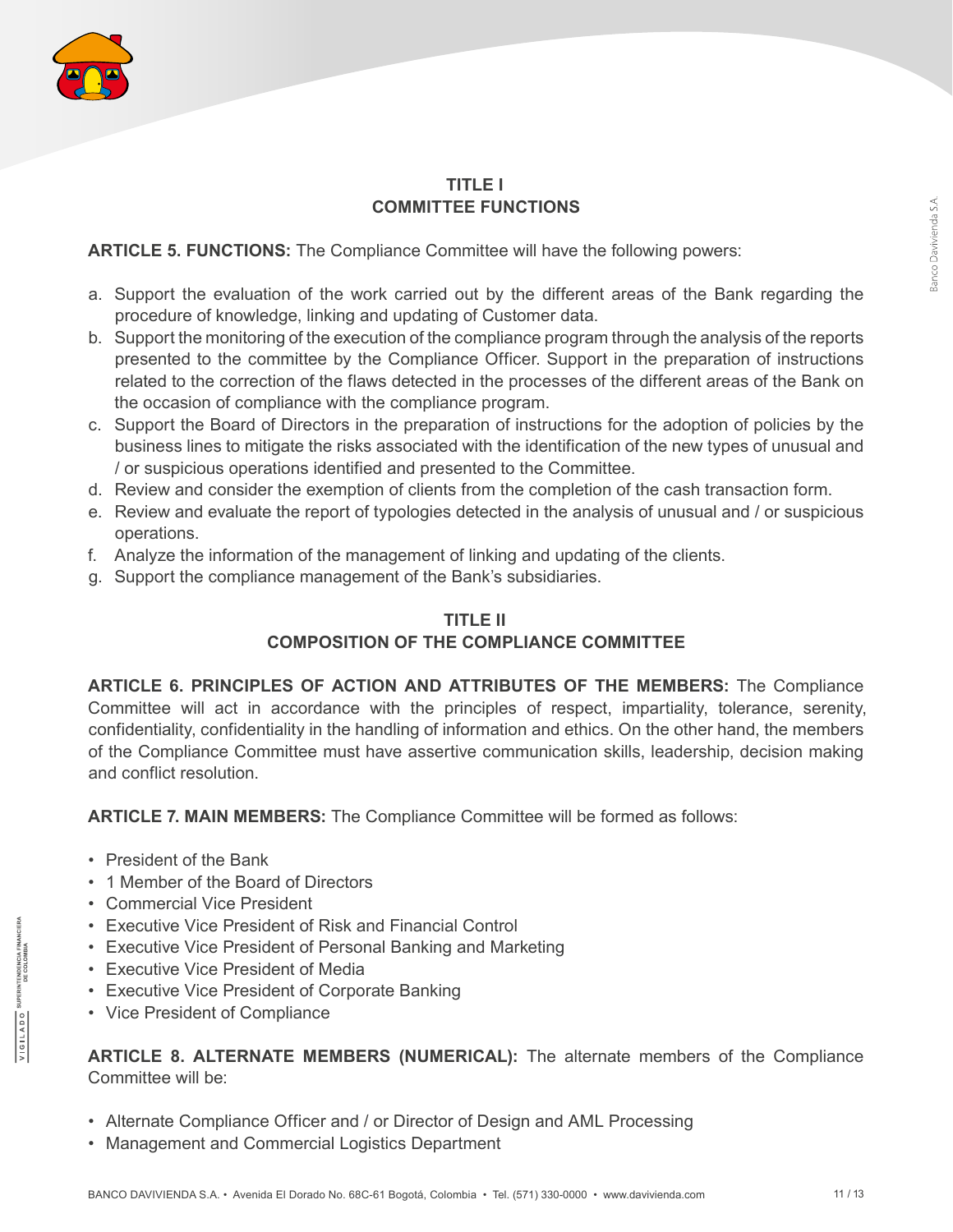

- Vice President of Personal Banking
- Vice President of Operations
- Attendance Vice Presidency of Operational Risk
- Corporate Credit Vice President

Who will replace the main members, when due to force majeure they cannot attend. The alternate will have the powers to decide the matters that will be considered during the committee meeting, as provided in the agenda.

**ARTICLE 9. PERMANENT GUESTS:** The Bank's Vice President of Audit, who will not participate in decision-making, will be a permanent guest.

### **TITLE III APPOINTMENT AND MODIFICATION OF COMMITTEE MEMBERS**

**ARTICLE 10. APPOINTMENT OF ADDITIONAL MEMBERS:** The Compliance Officer is responsible for nominating new members of the Compliance Committee. Said application will be made before the Board of Directors, the body that will be in charge of approving or rejecting the appointment. Once the appointment is approved, the corresponding official may participate in the Compliance Committee meetings and must comply with the provisions of these regulations.

**PARAGRAPH:** This same procedure will be applicable for the removal of one of the members of the Compliance Committee.

**ARTICLE 11. PERIOD:** The main members of the Compliance Committee will be part of it while they are linked to the Bank as holders, managers or property, of the position that has a seat on this committee.

### **TITLE IV BODIES OF THE COMPLIANCE COMMITTEE**

**ARTICLE 12. CHAIRMAN OF THE COMMITTEE:** The President will be, for all purposes, the Bank's Compliance Officer. The President shall have the following functions:

- a. Preside over and guide ordinary and extraordinary meetings in a dynamic and effective way.
- b. Prepare reports for the Board of Directors in which the recommendations approved by the Committee are contemplated.
- c. Manage before the senior management of the entity, the resources required for the operation of the **Committee.**

**ARTICLE 13. SECRETARY OF THE COMMITTEE:** The secretary of the committee will be the Compliance Manager, who will have the following functions:

- a. Summon the members of the committee to ordinary and extraordinary sessions.
- b. Prepare the agenda and the minutes of each of the Committee sessions.